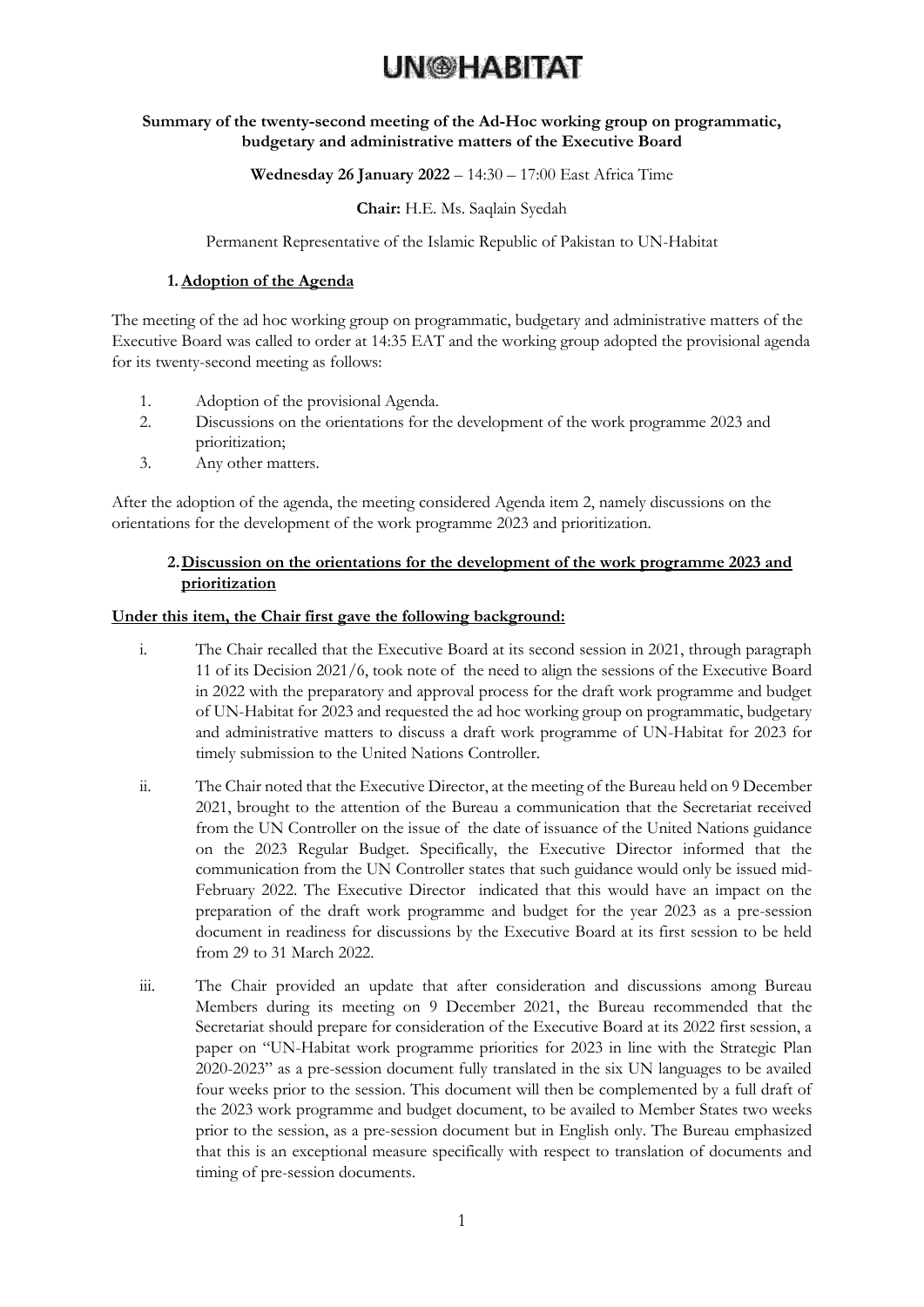Following the above background information, the Secretariat provided a briefing on the orientations for the development of the draft work programme 2023 and its prioritization. The Secretariat referred Member States to the discussion paper on the orientation for the development of the work programme 2023 and its prioritization which can be accessed on the following [link.](https://unhabitat.org/sites/default/files/2022/01/discussion_paper_on_orientation_and_priorities_for_the_work_programme_2023_19_january_2022_rev_2_before_clearance_no_track_changes.pdf)

#### **The briefing by the Secretariat highlighted the following:**

#### **The full presentation can be accessed [here.](https://unhabitat.org/sites/default/files/2022/01/awg_presentation_-_orientations_and_prioritizations_for_work_programme_2023_25_jan_2022rtslide6_update.pdf)**

- i. The Secretariat highlighted four key elements of orientation for the development of the draft work programme for 2023 and prioritization, namely:
	- a. The Secretary-General's Quadrennial Report on the implementation of the New Urban Agenda (NUA), which illustrates the need to elevate the NUA and to position its transformative commitments and key drivers to enable countries to achieve the Sustainable Development Goals and other global Agendas.
	- b. The COVID-19 pandemic which exposed systemic inequalities and created new vulnerabilities. The pandemic also showed the States' crucial role in providing public goods and services, the significance of local fiscal capacity; inclusive multi-level governance; and the importance of planning and urban design, adequate housing, and sustainable neighbourhoods.
	- c. The need for cities to provide opportunities to anchor pandemic recovery in social justice and climate action.
	- d. The need for financial resources to adequately support Member States, and the Organization to prioritize its work.
- ii. The Secretariat further noted that the strategy of UN-Habitat for delivering the work programme for the year 2023 will continue to be driven by UN-Habitat strategic plan for the period 2020–2023. The mid-term review of the Strategic Plan carried out by the Committee of Permanent Representatives of UN-Habitat during its high-level mid-term review recognized that the COVID-19 pandemic demonstrates the value of the strategic plan, which serves both as a framework for recovery and as a road map for achieving the Sustainable Development Goals.
- iii. The Secretariat also noted that it is working towards extending the strategic plan to 2025, in line with the recommendation from the Executive Board at its second session of the year 2021, that the UN-Habitat Assembly at its second session of 2023 consider approving the extension of the current strategic plan for the period 2020–2023 until 2025 in order to align the planning cycle of UN-Habitat with the quadrennial comprehensive policy review. UN-Habitat.
- iv. The Secretariat outlined that UN-Habitat further identified key elements of its strategy for 2023 as:
	- a. Co-creation of new programme and projects to integrate normative and operational work and alignment of the strategy with the proposed adjustments to the Strategic Plan following the first meeting of the Committee of Permanent Representatives to UN-Habitat for a high-level midterm review as set out in document [HSP/EB.2021/19;](https://unhabitat.org/sites/default/files/2021/10/english-202119.pdf)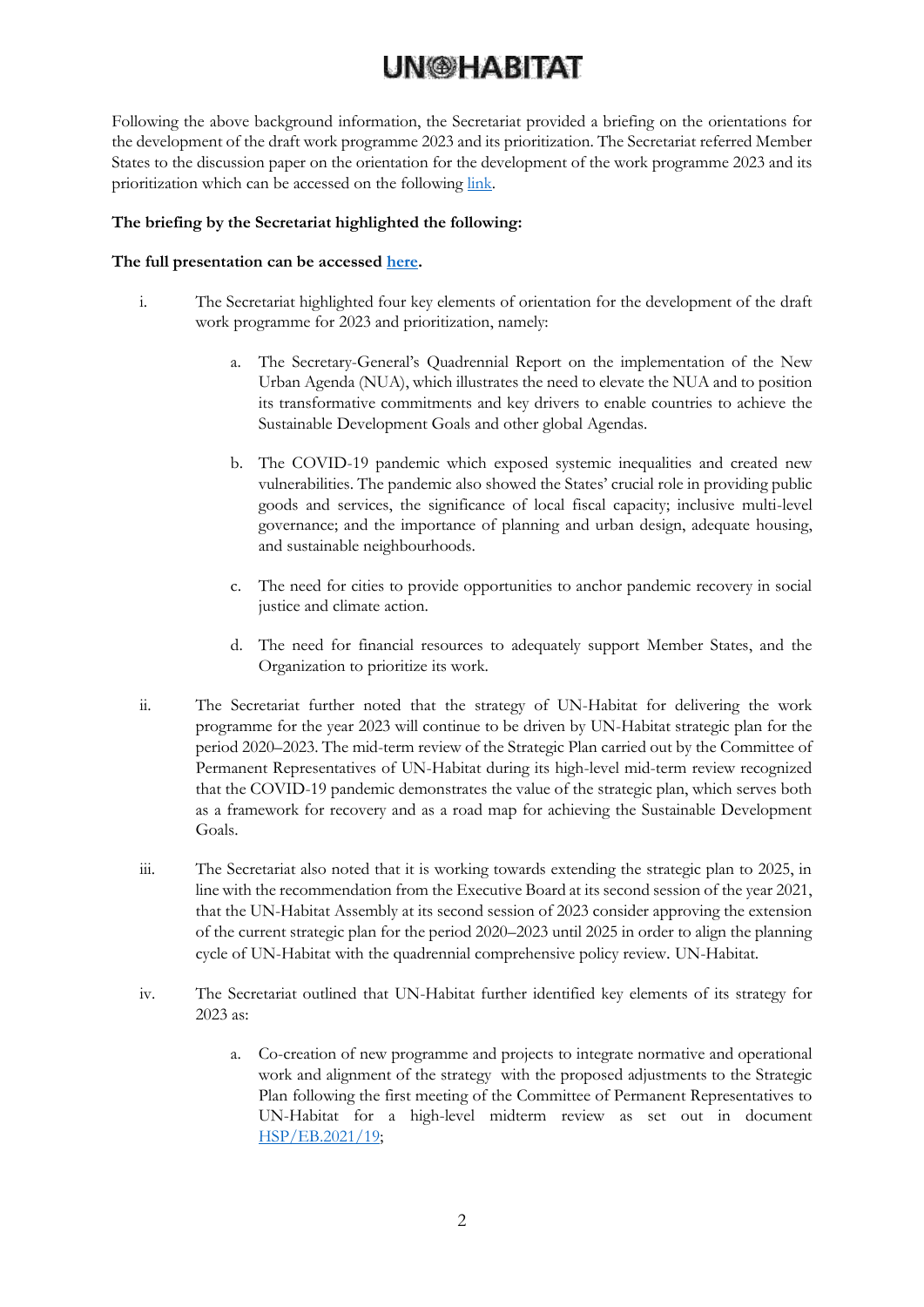- b. Continued use of UN-Habitat's flagship programmes as vehicles to fast-track integration between the normative and operational work of UN-Habitat and scaling the impact of the Organization. The scaling of the Organization will depend on the mobilization of soft or hard earmarked resources and potential allocations from the third-party endowment, the Sustainable Human Settlements Foundation;
- c. Strengthened capacity-building initiatives, digitization of tools and virtual e-learning programmes in line with UN-Habitat's capacity-building strategy for the implementation of the Sustainable Development Goals and the New Urban Agenda, adopted by the Executive Board at its second session of the year 2020;
- d. Recognition of UN-Habitat's catalytic role as a knowledge hub and partner convenor, and of the importance of multi-stakeholder engagement as the basis to achieve the Sustainable Development Goals (SDGs)S as well as undertaking advocacy, communication and outreach activities across the four subprogramme s and mobilize public and political support, making maximum use of advocacy and knowledge platforms;
- e. Undertaking significant follow-up for key meetings, notably the High-Level meeting of the General Assembly on the implementation of the New Urban Agenda, the 11th session of the World Urban Forum, and COP27 which will require significant efforts from the organization in 2023;
- f. Monitoring and reporting on global conditions and trends and provide evidence for policymaking as UN-Habitat being the focal point for sustainable urbanization and human settlements. In this regard, the Global Urban Monitoring Framework will serve in the implementation of the SDGs cities' flagship programme to assist in the preparation of voluntary local reviews and realization of SDGs in cities;
- g. Strengthening UN-Habitat's strategic partnerships with different entities of the UNsystem, and other international organization and actors such as the Organisation for Economic Co-operation and Development (OECD), the World Bank and regional development banks to leverage the Organization's expertise and capacity.
- v. Furthermore, the Secretariat reiterated that the above-mentioned key elements have been translated into adjusted strategies at the subprogramme level, as follows:
	- a. Subprogramme 1: further increase the focus on access to adequate housing to overcome inequalities and facilitate social inclusion
	- b. Subprogramme 2: strengthen the focus on municipal finance and socio-economic recovery
	- c. Subprogramme 3: increase the synergies between programming focusing on climate change and urban environment
	- d. Subprogramme 4: focus on urban recovery as a key instrument for effective action in the humanitarian, development and peace and security nexus
- vi. The Secretariat highlighted that for the year 2023, UN-Habitat's planned deliverables will support Member States' ongoing management of and recovery from the COVID-19 pandemic. Such planned deliverables and activities will include: (a) assisting Governments in supporting increased access to water and sanitation and adequate housing, (b) advocating for the prevention of evictions, (c) measuring and reducing spatial vulnerability, and (d) preparing urban planning strategies and local resilience programmes. The draft programme of work for 2023 will focus all efforts of the different subprogrammes and deploy advisory services,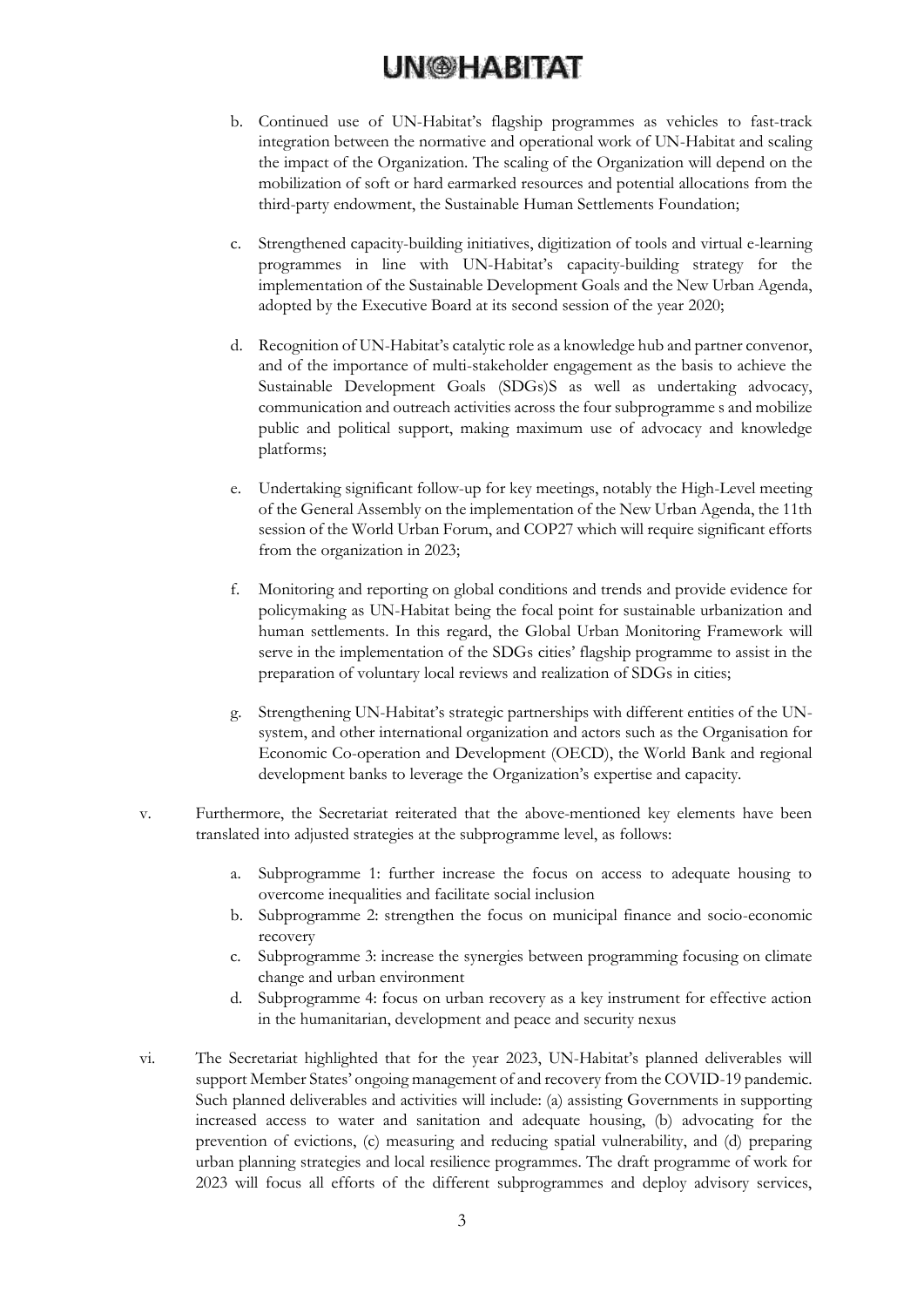innovative solutions, and knowledge packages to support Member States towards sustainable socio-economic recovery, while also addressing climate change.

- vii. The Secretariat recalled the importance of continuous improvement in responding to the needs of Member States, and noted that UN-Habitat has mainstreamed lessons learned and best practices related to the adjustments to and adaptation of its strategic plan owing to the COVID-19 pandemic. This includes the continuation of virtual and hybrid meeting modalities where possible for technical support and for expert group meetings, complementing online digital learning existing tools.
- viii. The Secretariat indicated that the orientations for the development of the draft work programme for 2023 and prioritization are based on the following assumptions:
	- a. Adequate unearmarked extrabudgetary resources will be available to implement the work and produce the deliverables;
	- b. Countries will remain committed to the implementation of the New Urban Agenda and the 2030 Agenda for Sustainable Development;
	- c. Requests will be received from national and local governments for policy advice and technical assistance from UN-Habitat in the development and implementation of their urban policies, plans and strategies;
	- d. Urban indicators, data and information will be used to formulate policies, with adequate mechanisms available for impact monitoring and performance assessments;
	- e. Social, political and macroeconomic conditions will not prevent UN-Habitat and partners from implementing programmes and projects.
- ix. The Secretariat concluded that the financial situation of the Organization will be monitored to allow prioritization if required. The Secretariat also updated that a UN-Habitat budget committee will be set up in 2022 to review corporate budget allocations, review budget implementation and performance against authorized allocations and endorse the Programme Performance Report on a quarterly basis.

#### **Following the presentation by the Secretariat, the discussions highlighted the following:**

- i. One Member State commended the Secretariat in its efforts to refer of the NUA in the Secretary-General's Quadrennial Report as a guiding instrument for sustainable development. The Member States noted that in its view, however, greater advocacy work is needed to mainstream the NUA.
- ii. One Member State sought clarification on the launch of the UN system-wide Global Urban Monitoring Framework and the set of indicators which will be used in relation to the implementation of the NUA and SDG 11.
- iii. Another Member State inquired how the envisioned 2023 programme of work would be implemented across the different UN-Habitat's regional offices while taking into consideration regional conditions and specific circumstances.

#### **In light of the views expressed by Member States, the Secretariat responded as follows:**

i. The Secretary-General's Quadrennial Report will assert the importance of the NUA and provide seven concrete recommendations on how to increase traction and accelerate the role of the NUA towards the achievement of the SDGs.